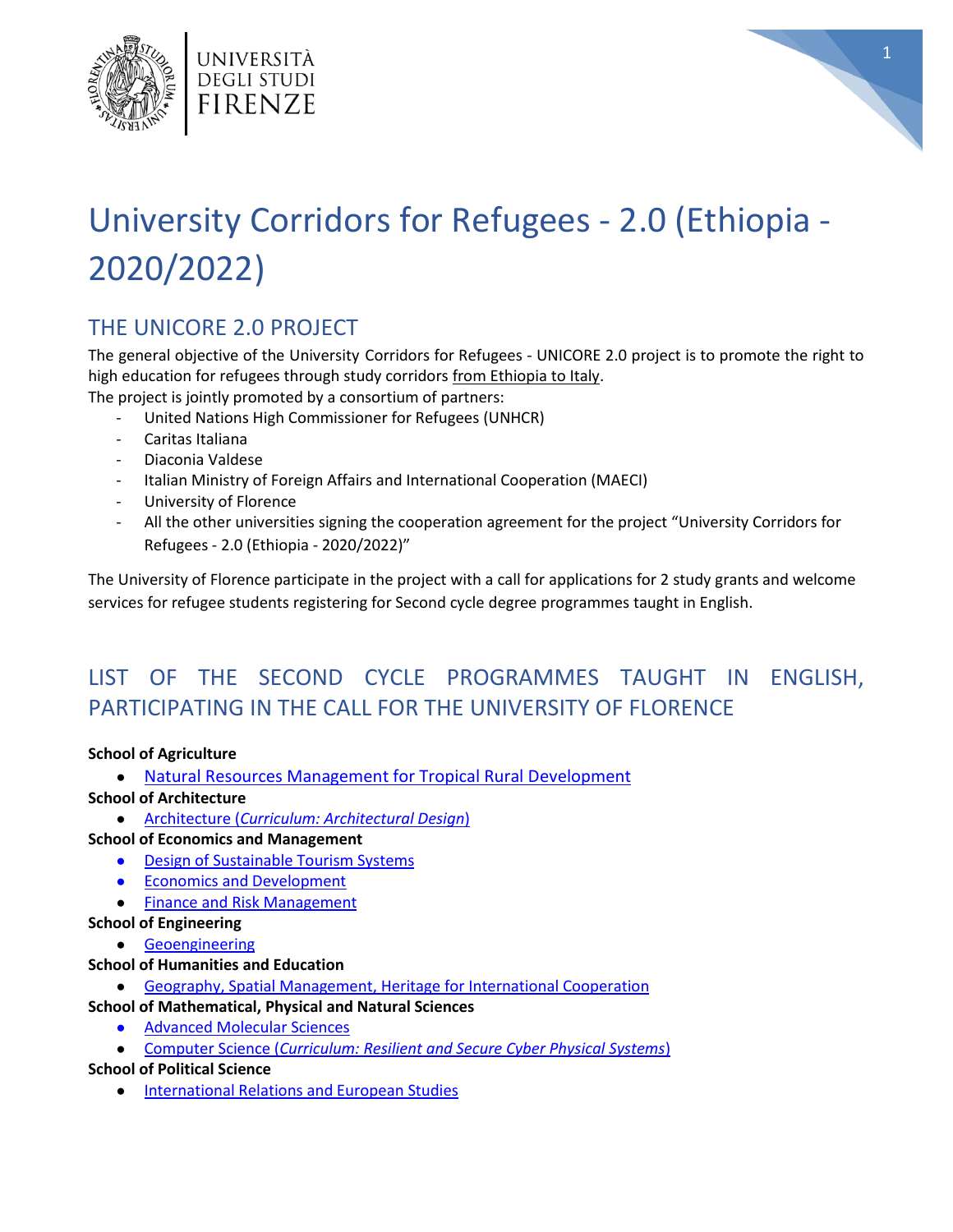



#### **Any candidate may opt for maximum three Programmes**

We strongly suggest candidates to apply for no more of two different Italian Universities and to concentrate their choice on the programmes in which they meet the [specific entry requirements.](https://www.unifi.it/upload/sub/borse/2020/dr489_unicore_200520_all_2.pdf)

## APPLICATION DEADLINE

**May 20, 2020 at 12:00 pm (Italian Official Time)**

## HOW TO APPLY

[Application form](https://www.unifi.it/upload/sub/borse/2020/dr489_unicore_200520_all_1.pdf) must be sent exclusively via email to [unicore@unifi.it](mailto:unicore@unifi.it) along with the following documents:

- 1. The Ration Card Number of their Proof of Registration or Refugee Identity Card, issued by Ethiopian authorities and UNHCR.
- 2. An official certificate of the first level degree, issued by the awarding university, confirming the qualification required for admission to the chosen master programme.
- 3. An official transcript of exams passed and relative marks.

Any relevant and additional document required by the specific programmes chosen

Candidates must hold a certificate of English proficiency at level B2 of the [Common European Framework of](https://www.unifi.it/upload/sub/borse/2020/dr489_unicore_200520_all_3.pdf)  [Reference for Languages.](https://www.unifi.it/upload/sub/borse/2020/dr489_unicore_200520_all_3.pdf) The English language competence of candidates who do not hold the above mentioned certificate will be assessed during the interview.

All documents presented by applicants must be in English or Italian.

**All documents in any language other than Italian or English must be accompanied by a translation**. During the application phase, the translation into English or Italian can be done directly by the candidate.

The email must bear as object: **UNICORE 2.0 and the name and surname of the candidate**

## BENEFITS AND SUPPORT OFFERED

Eligible candidates will receive full support during all the steps of the application, including financial coverage for all the expenses prior to the arrival. Winners will receive financial coverage for the travel expenses to Italy and full support during their studies.

Among the benefits offered:

- Monthly scholarship.
- Housing and Board.
- Full tuition fee reduction.
- Coverage of extra expenses as better specified in the call.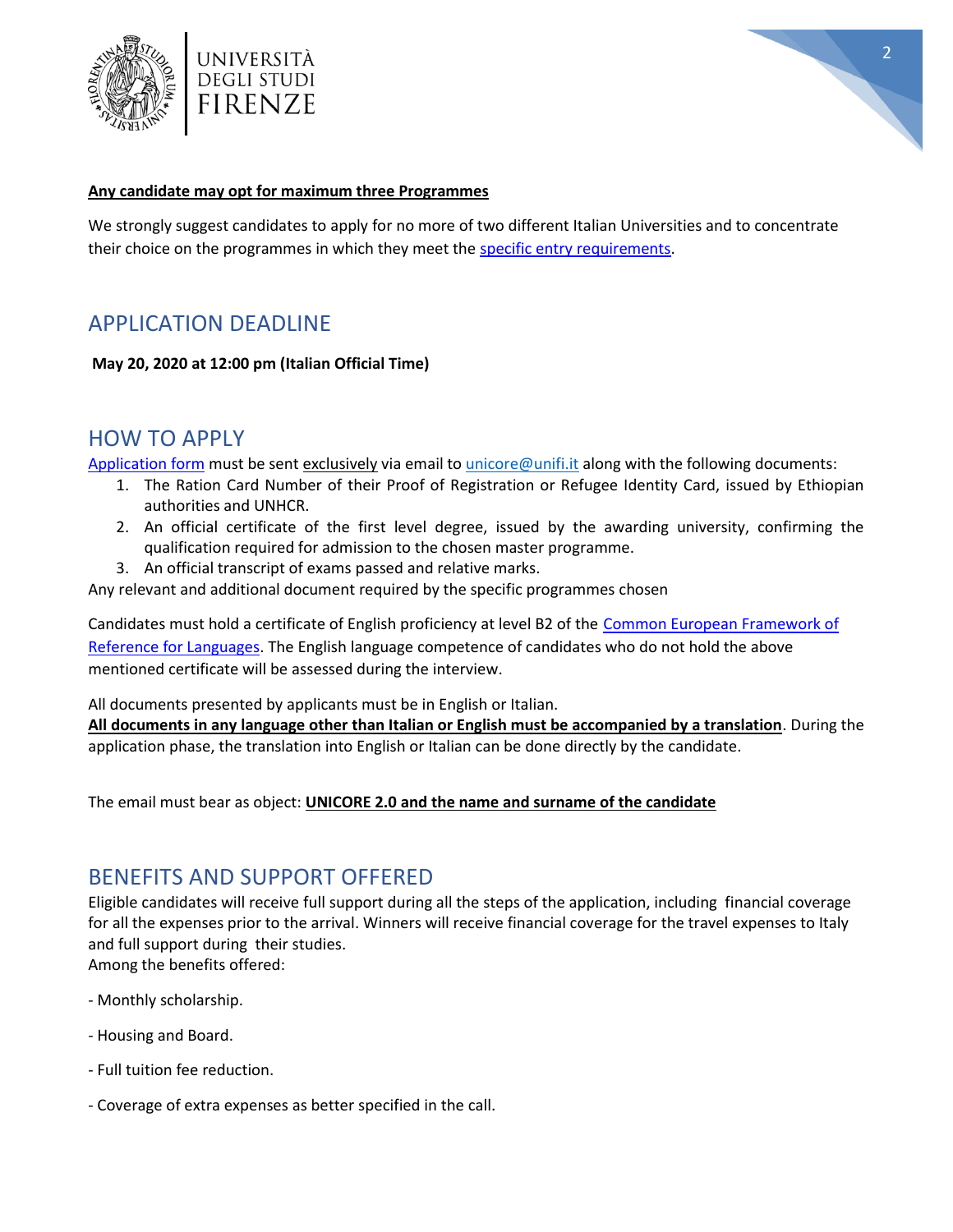



- Mentoring service for all the duration of the studies.

- Full support from the International Desk staff and by the teaching staff in charge of the project.

More specifically, eligible candidates will receive the following benefits:

Full coverage of the expenses to be faced before the arrival in Italy (flight tickets, Visa and

preparation of supporting documents), offered by Caritas Italiana.

€ 5,000 per year of study.

Free accommodation in one of our student dorms

Meal card with two meals a day (reduced fee) from Monday to Saturday in our student canteens.

A personal computer, offered by Caritas Italiana.

€ 2,400 per year of study covered by Diaconia Valdese

## SELECTION PROCESS

**Step 1 -** Evaluation of the documentation. : Candidates admitted to the interview will be notified by **email by May 29, 2020**

**Step 2** – Interview: starting from June 1<sup>st</sup>, 2020, interviews will be conducted via web on services such as Skype, Google Hangouts or Whatsapp

Candidates will be notified by email about the date and time of their interview. Candidates are requested to come to the interview with the Refugee Identity Card used during the online application.

Candidates with disabilities who need assistance during the interview must specify the type of disability they have and the kind of support they need in the application form. In this case, an official disability certificate is also requested.

### FINAL RANKING LIST

The two available seats are awarded on a gender balance ratio and the committee will elaborate two different rankings according to the gender of the candidates.

The list of eligible applicants for the University of Florence, including the ones not selected for the available seats, will be published by June 30 o[n www.unifi.it/unicore](www.unifi.it/unicore) and on [http://universitycorridors.unhcr.it](http://universitycorridors.unhcr.it/)

Candidates selected as winners can withdraw by sending an e-mail t[o unicore@unifi.it](mailto:unicore@unifi.it) In case a candidate winner of the scholarship will withdraw by July 15, 2020, the scholarship will be allocated to the next eligible candidate in the gender-based ranking.